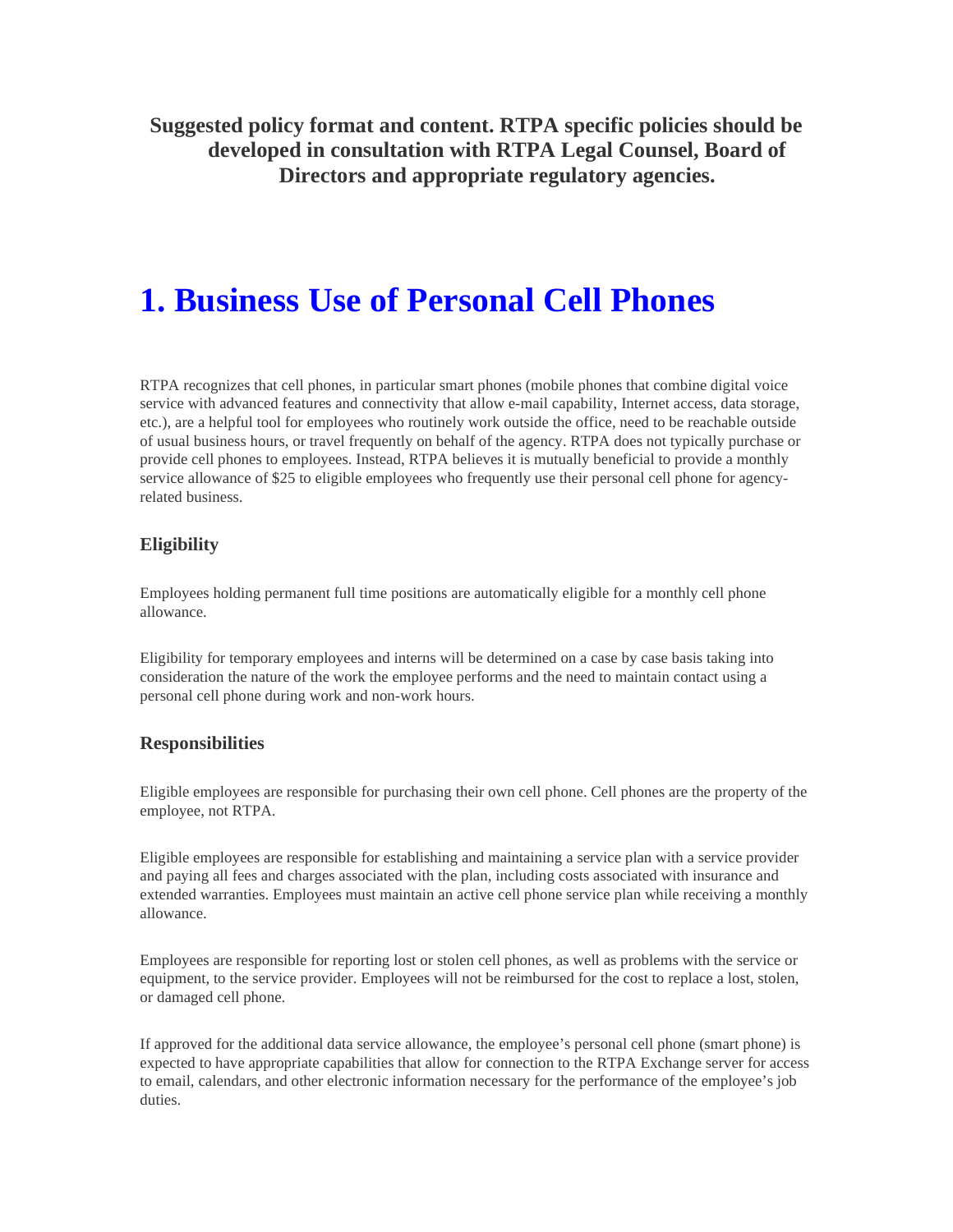RTPA assumes no responsibility or liability for the cell phone purchased or any damage or loss use of the cell phone for the employee or anyone else.

Employees approved for a cell phone allowance are required to provide their cell phone number to their manager, to Human Resources, and any other individuals (such as other employees or project partners) as identified by their manager.

Employees approved for an allowance should be familiar with the RTPA Technology and Electronic Resources policy (part of the Employee Handbook) and its applicability to the use of cell phones. A summary of some of those provisions follows:

- Employees should be aware that if they use their personal cell phone to access RTPA electronic resources to conduct RTPA business – the email system, shared network, etc. – the cell phone is potentially subject to inspection in order to respond to a public records request, subpoena, or as part of an internal investigation or employee relations matter. Data stored on RTPA servers is subject to disclosure even if a personal device was used. If RTPA pays the employee an allowance related to the device, RTPA may be obligated by law to capture data on the device itself.
- RTPA policies that forbid discrimination and harassment apply to an employee's use of their cell phone, if the cell phone/cell phone service is or has been financed in whole or in part by RTPA. Employees may not use their cell phone in any unlawful manner.
- Employees are expected to use their cell phone in a manner that protects their personal safety and the safety of co-workers and the general public. Employees are prohibited from using a cell phone without proper hands-free equipment while operating a vehicle to conduct RTPA business. Employees also are prohibited from sending text messages or emails while operating a vehicle if they are using the vehicle to conduct RTPA business.

### **Security for Personal Cell Phones**

Employees using their personal cell phone for RTPA business may need to send or receive RTPA-related data that is confidential in nature. In order to protect against unauthorized access of such data, an employee should take the following precautions whether or not the employee accepts reimbursement from RTPA.

- Cell phone operating system software updates with enhanced security functionality should be downloaded without delay
- Security settings should be used on the cell phone such as screen locks for failed password attempts and inactivity time-outs
- Strong passwords should be used on the cell phone

Cell phones should not be used to send or open confidential information on cell phones being used on unsecured networks such as those available in public places (restaurants, airports, etc.).

### **Payment and Taxation of a Service Allowance**

An approved allowance for cell phone service in the amount of \$12.50 will be added to the employee's semi-monthly paycheck. This allowance does not increase the employee's base salary and will not be